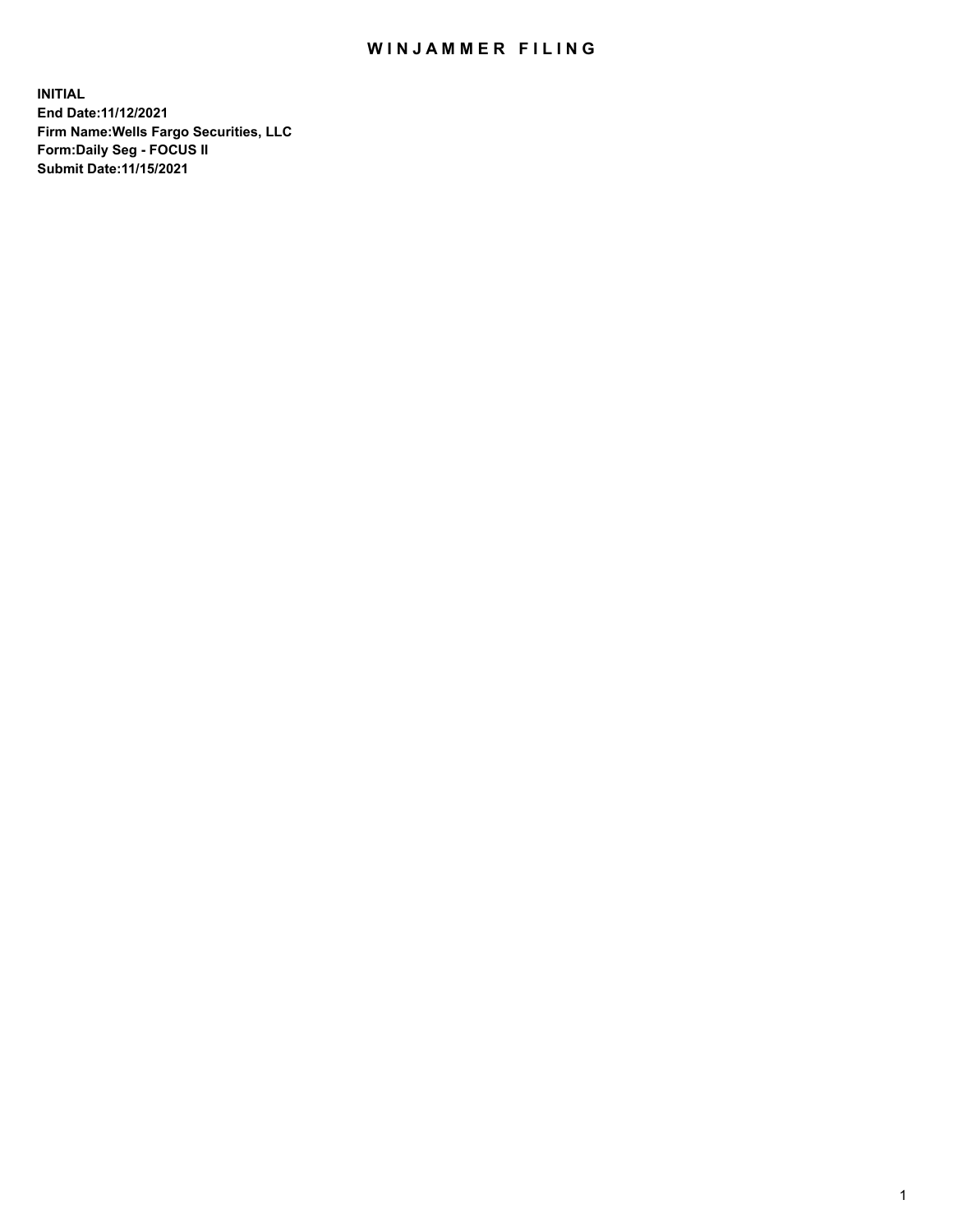**INITIAL End Date:11/12/2021 Firm Name:Wells Fargo Securities, LLC Form:Daily Seg - FOCUS II Submit Date:11/15/2021 Daily Segregation - Cover Page**

| Name of Company                                                                                                                                                                                                                                                                                                               | <b>Wells Fargo Securities LLC</b>                          |
|-------------------------------------------------------------------------------------------------------------------------------------------------------------------------------------------------------------------------------------------------------------------------------------------------------------------------------|------------------------------------------------------------|
| <b>Contact Name</b>                                                                                                                                                                                                                                                                                                           | <b>James Gnall</b>                                         |
| <b>Contact Phone Number</b>                                                                                                                                                                                                                                                                                                   | 917-699-6822                                               |
| <b>Contact Email Address</b>                                                                                                                                                                                                                                                                                                  | james.w.gnall@wellsfargo.com                               |
| FCM's Customer Segregated Funds Residual Interest Target (choose one):<br>a. Minimum dollar amount: ; or<br>b. Minimum percentage of customer segregated funds required:% ; or<br>c. Dollar amount range between: and; or<br>d. Percentage range of customer segregated funds required between:% and%.                        | 125,000,000<br><u>0</u><br>0 <sub>0</sub><br>00            |
| FCM's Customer Secured Amount Funds Residual Interest Target (choose one):<br>a. Minimum dollar amount: ; or<br>b. Minimum percentage of customer secured funds required:%; or<br>c. Dollar amount range between: and; or<br>d. Percentage range of customer secured funds required between: % and %.                         | 35,000,000<br><u>0</u><br>0 <sub>0</sub><br>0 <sub>0</sub> |
| FCM's Cleared Swaps Customer Collateral Residual Interest Target (choose one):<br>a. Minimum dollar amount: ; or<br>b. Minimum percentage of cleared swaps customer collateral required:%; or<br>c. Dollar amount range between: and; or<br>d. Percentage range of cleared swaps customer collateral required between:% and%. | 360,000,000<br><u>0</u><br>00<br>00                        |

Attach supporting documents CH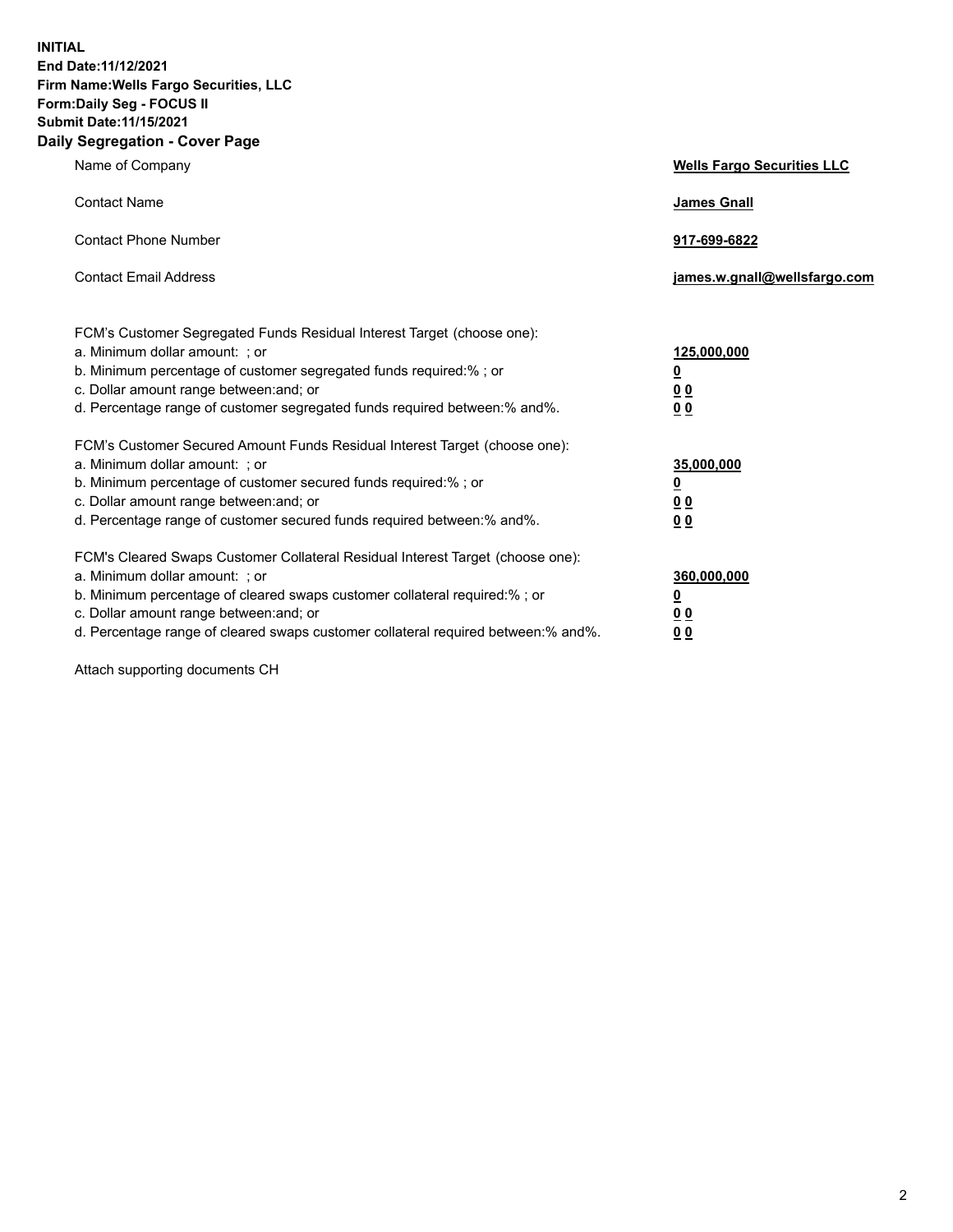## **INITIAL End Date:11/12/2021 Firm Name:Wells Fargo Securities, LLC Form:Daily Seg - FOCUS II Submit Date:11/15/2021**

## **Daily Segregation - Secured Amounts**

|    | Foreign Futures and Foreign Options Secured Amounts                                         |                                                        |
|----|---------------------------------------------------------------------------------------------|--------------------------------------------------------|
|    | Amount required to be set aside pursuant to law, rule or regulation of a foreign            | $0$ [7305]                                             |
|    | government or a rule of a self-regulatory organization authorized thereunder                |                                                        |
| 1. | Net ledger balance - Foreign Futures and Foreign Option Trading - All Customers             |                                                        |
|    | A. Cash                                                                                     | 152,760,673 [7315]                                     |
|    | B. Securities (at market)                                                                   | 192,596,972 [7317]                                     |
| 2. | Net unrealized profit (loss) in open futures contracts traded on a foreign board of trade   | 204,754,112 [7325]                                     |
| 3. | Exchange traded options                                                                     |                                                        |
|    | a. Market value of open option contracts purchased on a foreign board of trade              | 2,705,299 [7335]                                       |
|    | b. Market value of open contracts granted (sold) on a foreign board of trade                | -661,181 [7337]                                        |
| 4. | Net equity (deficit) (add lines 1. 2. and 3.)                                               | 552, 155, 875 [7345]                                   |
| 5. | Account liquidating to a deficit and account with a debit balances - gross amount           | 4,878,729 [7351]                                       |
|    | Less: amount offset by customer owned securities                                            | -4,721,994 [7352] 156,735 [7354]                       |
| 6. | Amount required to be set aside as the secured amount - Net Liquidating Equity              | 552,312,610 [7355]                                     |
|    | Method (add lines 4 and 5)                                                                  |                                                        |
| 7. | Greater of amount required to be set aside pursuant to foreign jurisdiction (above) or line | 552,312,610 [7360]                                     |
|    | 6.                                                                                          |                                                        |
|    | FUNDS DEPOSITED IN SEPARATE REGULATION 30.7 ACCOUNTS                                        |                                                        |
| 1. | Cash in banks                                                                               |                                                        |
|    | A. Banks located in the United States                                                       | 112,322,122 [7500]                                     |
|    | B. Other banks qualified under Regulation 30.7                                              | 123,781,798 [7520] 236,103,920                         |
|    |                                                                                             | [7530]                                                 |
| 2. | <b>Securities</b>                                                                           |                                                        |
|    | A. In safekeeping with banks located in the United States                                   | 125,121,165 [7540]                                     |
|    | B. In safekeeping with other banks qualified under Regulation 30.7                          | 0 [7560] 125,121,165 [7570]                            |
| 3. | Equities with registered futures commission merchants                                       |                                                        |
|    | A. Cash                                                                                     | -26,900,384 [7580]                                     |
|    | <b>B.</b> Securities                                                                        | 87,485,853 [7590]                                      |
|    | C. Unrealized gain (loss) on open futures contracts                                         | 71,250,450 [7600]                                      |
|    | D. Value of long option contracts                                                           | 2,705,299 [7610]                                       |
|    | E. Value of short option contracts                                                          | <mark>-661,181</mark> [7615] <u>133,880,037</u> [7620] |
| 4. | Amounts held by clearing organizations of foreign boards of trade                           |                                                        |
|    | A. Cash                                                                                     | $0$ [7640]                                             |
|    | <b>B.</b> Securities                                                                        | $0$ [7650]                                             |
|    | C. Amount due to (from) clearing organization - daily variation                             | $0$ [7660]                                             |
|    | D. Value of long option contracts                                                           | $0$ [7670]                                             |
|    | E. Value of short option contracts                                                          | 0 [7675] 0 [7680]                                      |
| 5. | Amounts held by members of foreign boards of trade                                          |                                                        |
|    | A. Cash                                                                                     | -81,879,869 [7700]                                     |
|    | <b>B.</b> Securities                                                                        | 215,090,837 [7710]                                     |
|    | C. Unrealized gain (loss) on open futures contracts                                         | 88,988,140 [7720]                                      |
|    | D. Value of long option contracts                                                           | $0$ [7730]                                             |
|    | E. Value of short option contracts                                                          | 0 [7735] 222,199,108 [7740]                            |
| 6. | Amounts with other depositories designated by a foreign board of trade                      | $0$ [7760]                                             |
| 7. | Segregated funds on hand                                                                    | $0$ [7765]                                             |
| 8. | Total funds in separate section 30.7 accounts                                               | 717,304,230 [7770]                                     |
| 9. | Excess (deficiency) Set Aside for Secured Amount (subtract line 7 Secured Statement         | 164,991,620 [7380]                                     |
|    | Page 1 from Line 8)                                                                         |                                                        |

- 10. Management Target Amount for Excess funds in separate section 30.7 accounts **35,000,000** [7780]
- 11. Excess (deficiency) funds in separate 30.7 accounts over (under) Management Target **129,991,620** [7785]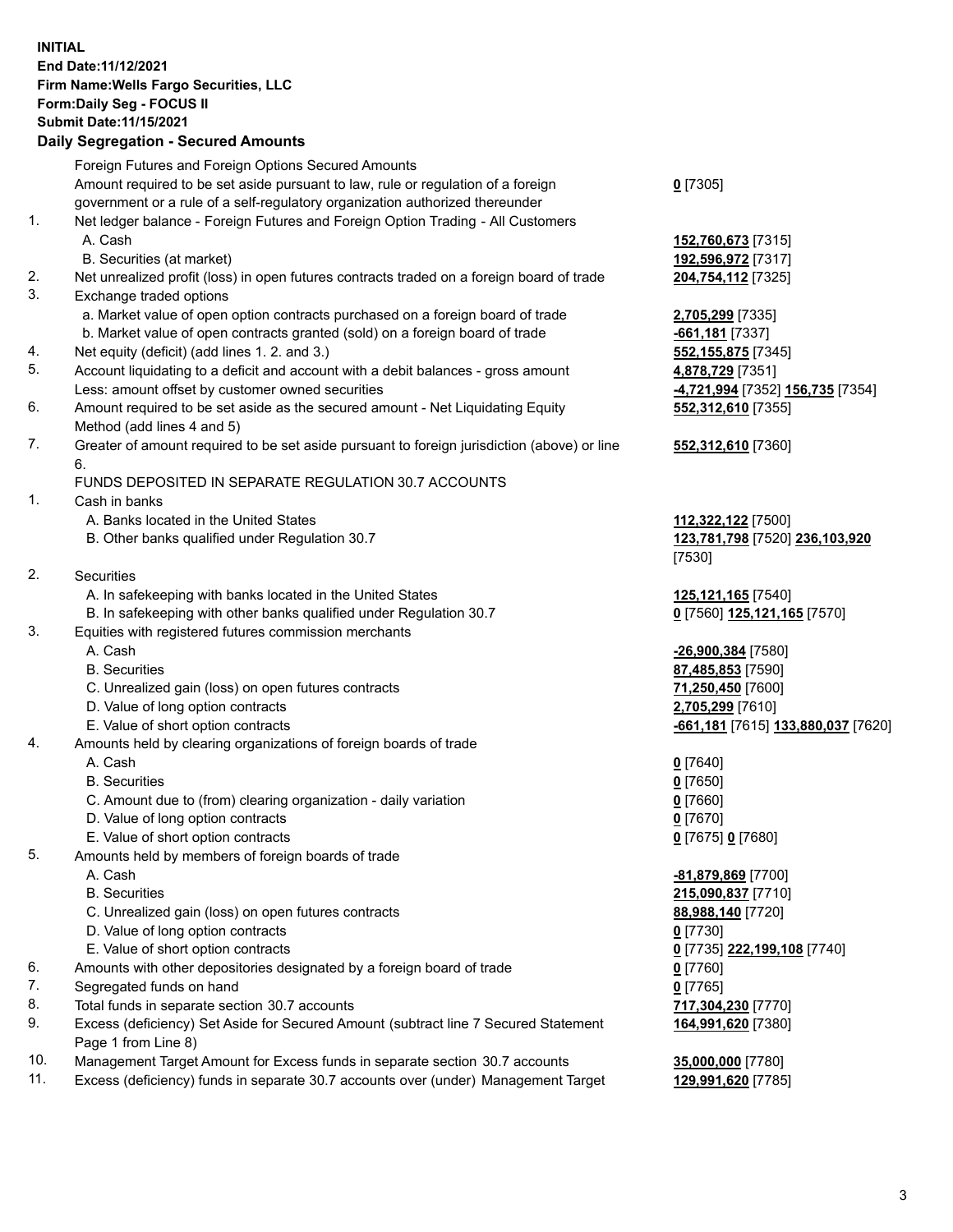**INITIAL End Date:11/12/2021 Firm Name:Wells Fargo Securities, LLC Form:Daily Seg - FOCUS II Submit Date:11/15/2021 Daily Segregation - Segregation Statement** SEGREGATION REQUIREMENTS(Section 4d(2) of the CEAct)

1. Net ledger balance A. Cash **3,607,203,443** [7010] B. Securities (at market) **1,786,937,341** [7020] 2. Net unrealized profit (loss) in open futures contracts traded on a contract market **-102,133,141** [7030] 3. Exchange traded options A. Add market value of open option contracts purchased on a contract market **1,791,524,015** [7032] B. Deduct market value of open option contracts granted (sold) on a contract market **-1,841,703,597** [7033] 4. Net equity (deficit) (add lines 1, 2 and 3) **5,241,828,061** [7040] 5. Accounts liquidating to a deficit and accounts with debit balances - gross amount **41,478,236** [7045] Less: amount offset by customer securities **-27,880,468** [7047] **13,597,768** [7050] 6. Amount required to be segregated (add lines 4 and 5) **5,255,425,829** [7060] FUNDS IN SEGREGATED ACCOUNTS 7. Deposited in segregated funds bank accounts A. Cash **434,913,488** [7070] B. Securities representing investments of customers' funds (at market) **195,065,601** [7080] C. Securities held for particular customers or option customers in lieu of cash (at market) **154,370,310** [7090] 8. Margins on deposit with derivatives clearing organizations of contract markets A. Cash **2,535,320,373** [7100] B. Securities representing investments of customers' funds (at market) **769,396,950** [7110] C. Securities held for particular customers or option customers in lieu of cash (at market) **1,632,567,031** [7120] 9. Net settlement from (to) derivatives clearing organizations of contract markets **50,209,586** [7130] 10. Exchange traded options A. Value of open long option contracts **1,791,524,015** [7132] B. Value of open short option contracts **-1,841,703,597** [7133] 11. Net equities with other FCMs A. Net liquidating equity **0** [7140] B. Securities representing investments of customers' funds (at market) **0** [7160] C. Securities held for particular customers or option customers in lieu of cash (at market) **0** [7170] 12. Segregated funds on hand **0** [7150] 13. Total amount in segregation (add lines 7 through 12) **5,721,663,757** [7180] 14. Excess (deficiency) funds in segregation (subtract line 6 from line 13) **466,237,928** [7190] 15. Management Target Amount for Excess funds in segregation **125,000,000** [7194] 16. Excess (deficiency) funds in segregation over (under) Management Target Amount Excess **341,237,928** [7198]